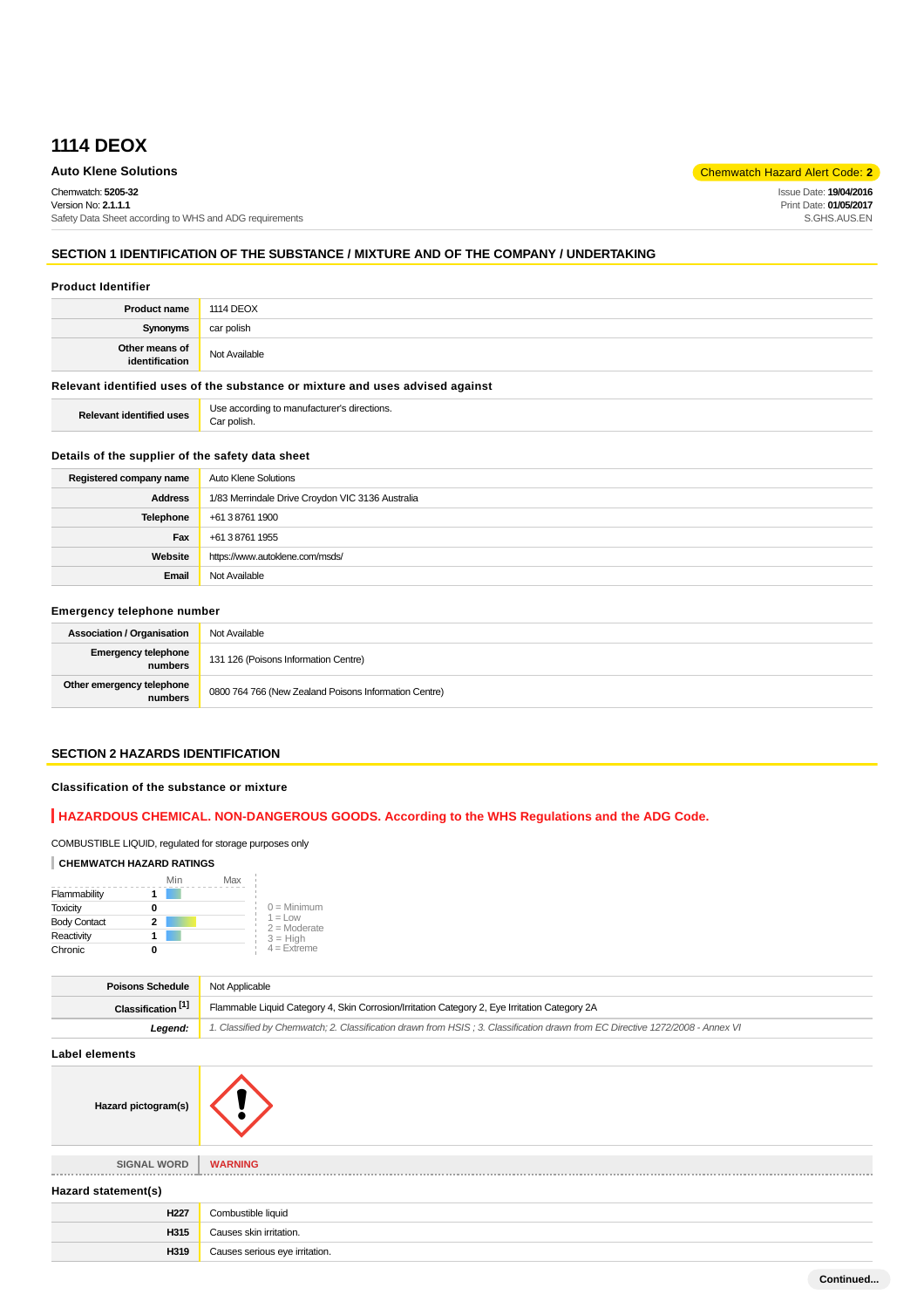## **Precautionary statement(s) Prevention**

| P210 | Keep away from heat/sparks/open flames/hot surfaces. - No smoking.         |
|------|----------------------------------------------------------------------------|
| P280 | Wear protective gloves/protective clothing/eye protection/face protection. |
|      |                                                                            |

#### **Precautionary statement(s) Response**

| P362           | Take off contaminated clothing and wash before reuse.                                                                            |
|----------------|----------------------------------------------------------------------------------------------------------------------------------|
| P370+P378      | In case of fire: Use alcohol resistant foam or normal protein foam for extinction.                                               |
| P305+P351+P338 | IF IN EYES: Rinse cautiously with water for several minutes. Remove contact lenses, if present and easy to do. Continue rinsing. |
| P337+P313      | If eye irritation persists: Get medical advice/attention.                                                                        |
| P302+P352      | IF ON SKIN: Wash with plenty of soap and water.                                                                                  |
| P332+P313      | If skin irritation occurs: Get medical advice/attention.                                                                         |
|                |                                                                                                                                  |

#### **Precautionary statement(s) Storage**

P403+P235 Store in a well-ventilated place. Keep cool.

#### **Precautionary statement(s) Disposal**

**P501** Dispose of contents/container in accordance with local regulations.

### **SECTION 3 COMPOSITION / INFORMATION ON INGREDIENTS**

#### **Substances**

See section below for composition of Mixtures

#### **Mixtures**

| <b>CAS No</b> | %[weight] | Name                                  |
|---------------|-----------|---------------------------------------|
| Not Available | <60       | <b>Light Petroleum Distillates</b>    |
| Not Available | $<$ 10    | Proprietary Natural & Synthetic Waxes |
| 110-91-8      | - <5      | morpholine                            |
|               | balance   | Proprietary Blend of Surfactants      |

## **SECTION 4 FIRST AID MEASURES**

## **Description of first aid measures**

| If this product comes in contact with the eyes:<br>$\blacktriangleright$ Wash out immediately with fresh running water.<br>Ensure complete irrigation of the eye by keeping eyelids apart and away from eye and moving the eyelids by occasionally lifting the upper and lower lids.<br>▶ Seek medical attention without delay; if pain persists or recurs seek medical attention.<br>► Removal of contact lenses after an eye injury should only be undertaken by skilled personnel. |
|---------------------------------------------------------------------------------------------------------------------------------------------------------------------------------------------------------------------------------------------------------------------------------------------------------------------------------------------------------------------------------------------------------------------------------------------------------------------------------------|
| If skin contact occurs:<br>Immediately remove all contaminated clothing, including footwear.<br>Flush skin and hair with running water (and soap if available).<br>$\blacktriangleright$ Seek medical attention in event of irritation.                                                                                                                                                                                                                                               |
| If fumes, aerosols or combustion products are inhaled remove from contaminated area.<br>• Other measures are usually unnecessary.                                                                                                                                                                                                                                                                                                                                                     |
| Immediately give a glass of water.<br>First aid is not generally required. If in doubt, contact a Poisons Information Centre or a doctor.                                                                                                                                                                                                                                                                                                                                             |
|                                                                                                                                                                                                                                                                                                                                                                                                                                                                                       |

**Indication of any immediate medical attention and special treatment needed**

Treat symptomatically.

## **SECTION 5 FIREFIGHTING MEASURES**

#### **Extinguishing media**

- Foam.
- Dry chemical powder.
- BCF (where regulations permit). ▶ Carbon dioxide.
- 
- Water spray or fog Large fires only.

#### **Special hazards arising from the substrate or mixture**

| Fire Incompatibility           | Avoid contamination with oxidising agents i.e. nitrates, oxidising acids, chlorine bleaches, pool chlorine etc. as ignition may result                                                                                                                                                                                                        |  |
|--------------------------------|-----------------------------------------------------------------------------------------------------------------------------------------------------------------------------------------------------------------------------------------------------------------------------------------------------------------------------------------------|--|
| <b>Advice for firefighters</b> |                                                                                                                                                                                                                                                                                                                                               |  |
| <b>Fire Fighting</b>           | Alert Fire Brigade and tell them location and nature of hazard.<br>• Wear breathing apparatus plus protective gloves.<br>Prevent, by any means available, spillage from entering drains or water courses.<br>• Use water delivered as a fine spray to control fire and cool adjacent area.<br>DO NOT approach containers suspected to be hot. |  |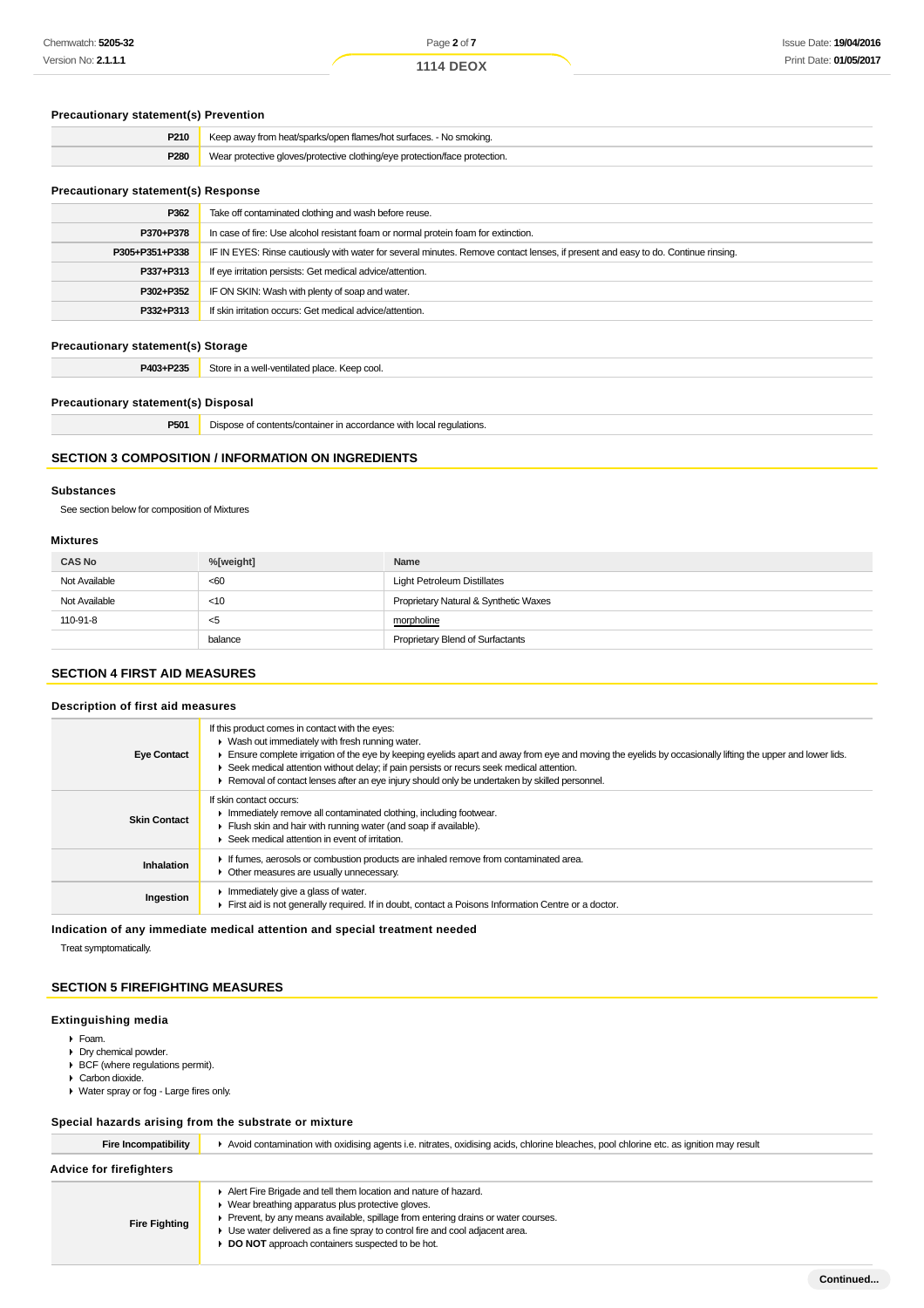|                              | • Cool fire exposed containers with water spray from a protected location.<br>If safe to do so, remove containers from path of fire.                                                                                                                                                                                                                                                                                                                                                                                       |
|------------------------------|----------------------------------------------------------------------------------------------------------------------------------------------------------------------------------------------------------------------------------------------------------------------------------------------------------------------------------------------------------------------------------------------------------------------------------------------------------------------------------------------------------------------------|
| <b>Fire/Explosion Hazard</b> | $\triangleright$ Combustible.<br>Slight fire hazard when exposed to heat or flame.<br>Heating may cause expansion or decomposition leading to violent rupture of containers.<br>• On combustion, may emit toxic fumes of carbon monoxide (CO).<br>• May emit acrid smoke.<br>• Mists containing combustible materials may be explosive.<br>Combustion products include:<br>carbon dioxide (CO2)<br>other pyrolysis products typical of burning organic material.<br>May emit poisonous fumes.<br>May emit corrosive fumes. |
| <b>HAZCHEM</b>               | Not Applicable                                                                                                                                                                                                                                                                                                                                                                                                                                                                                                             |

## **SECTION 6 ACCIDENTAL RELEASE MEASURES**

#### **Personal precautions, protective equipment and emergency procedures**

See section 8

## **Environmental precautions**

See section 12

## **Methods and material for containment and cleaning up**

| <b>Minor Spills</b> | Remove all ignition sources.<br>$\triangleright$ Clean up all spills immediately.<br>Avoid breathing vapours and contact with skin and eyes.<br>• Control personal contact with the substance, by using protective equipment.<br>• Contain and absorb spill with sand, earth, inert material or vermiculite.<br>$\triangleright$ Wipe up.<br>▶ Place in a suitable, labelled container for waste disposal. |
|---------------------|------------------------------------------------------------------------------------------------------------------------------------------------------------------------------------------------------------------------------------------------------------------------------------------------------------------------------------------------------------------------------------------------------------|
| <b>Major Spills</b> | Moderate hazard.<br>• Clear area of personnel and move upwind.<br>Alert Fire Brigade and tell them location and nature of hazard.<br>▶ Wear breathing apparatus plus protective gloves.<br>• Prevent, by any means available, spillage from entering drains or water course.<br>• No smoking, naked lights or ignition sources.<br>$\blacktriangleright$ Increase ventilation.                             |

Personal Protective Equipment advice is contained in Section 8 of the SDS.

## **SECTION 7 HANDLING AND STORAGE**

| Precautions for safe handling |  |  |  |
|-------------------------------|--|--|--|
|                               |  |  |  |

| Safe handling     | DO NOT allow clothing wet with material to stay in contact with skin<br>Avoid all personal contact, including inhalation.<br>▶ Wear protective clothing when risk of exposure occurs.<br>$\blacktriangleright$ Use in a well-ventilated area.<br>▶ Prevent concentration in hollows and sumps.<br>DO NOT enter confined spaces until atmosphere has been checked.<br>Avoid smoking, naked lights or ignition sources.<br>Avoid contact with incompatible materials. |
|-------------------|---------------------------------------------------------------------------------------------------------------------------------------------------------------------------------------------------------------------------------------------------------------------------------------------------------------------------------------------------------------------------------------------------------------------------------------------------------------------|
| Other information | Store in original containers.<br>▶ Keep containers securely sealed.<br>• No smoking, naked lights or ignition sources.<br>Store in a cool, dry, well-ventilated area.<br>Store away from incompatible materials and foodstuff containers.<br>• Protect containers against physical damage and check regularly for leaks.<br>• Observe manufacturer's storage and handling recommendations contained within this SDS.                                                |
|                   |                                                                                                                                                                                                                                                                                                                                                                                                                                                                     |

## **Conditions for safe storage, including any incompatibilities**

| Suitable container      | $\blacktriangleright$ Metal can or drum<br>• Packaging as recommended by manufacturer.<br>• Check all containers are clearly labelled and free from leaks. |
|-------------------------|------------------------------------------------------------------------------------------------------------------------------------------------------------|
| Storage incompatibility | Avoid reaction with oxidising agents                                                                                                                       |

## **SECTION 8 EXPOSURE CONTROLS / PERSONAL PROTECTION**

### **Control parameters**

# **OCCUPATIONAL EXPOSURE LIMITS (OEL)**

## **INGREDIENT DATA**

| Source                       | Ingredient | Material name | <b>TWA</b>        | <b>CTE</b><br>ᇬᇆ | Peak          | <b>Notes</b> |
|------------------------------|------------|---------------|-------------------|------------------|---------------|--------------|
| Australia Exposure Standards | morpholine | Morpholine    | 71 mg/m3 / 20 ppm | Not Available    | Not Available | Sk           |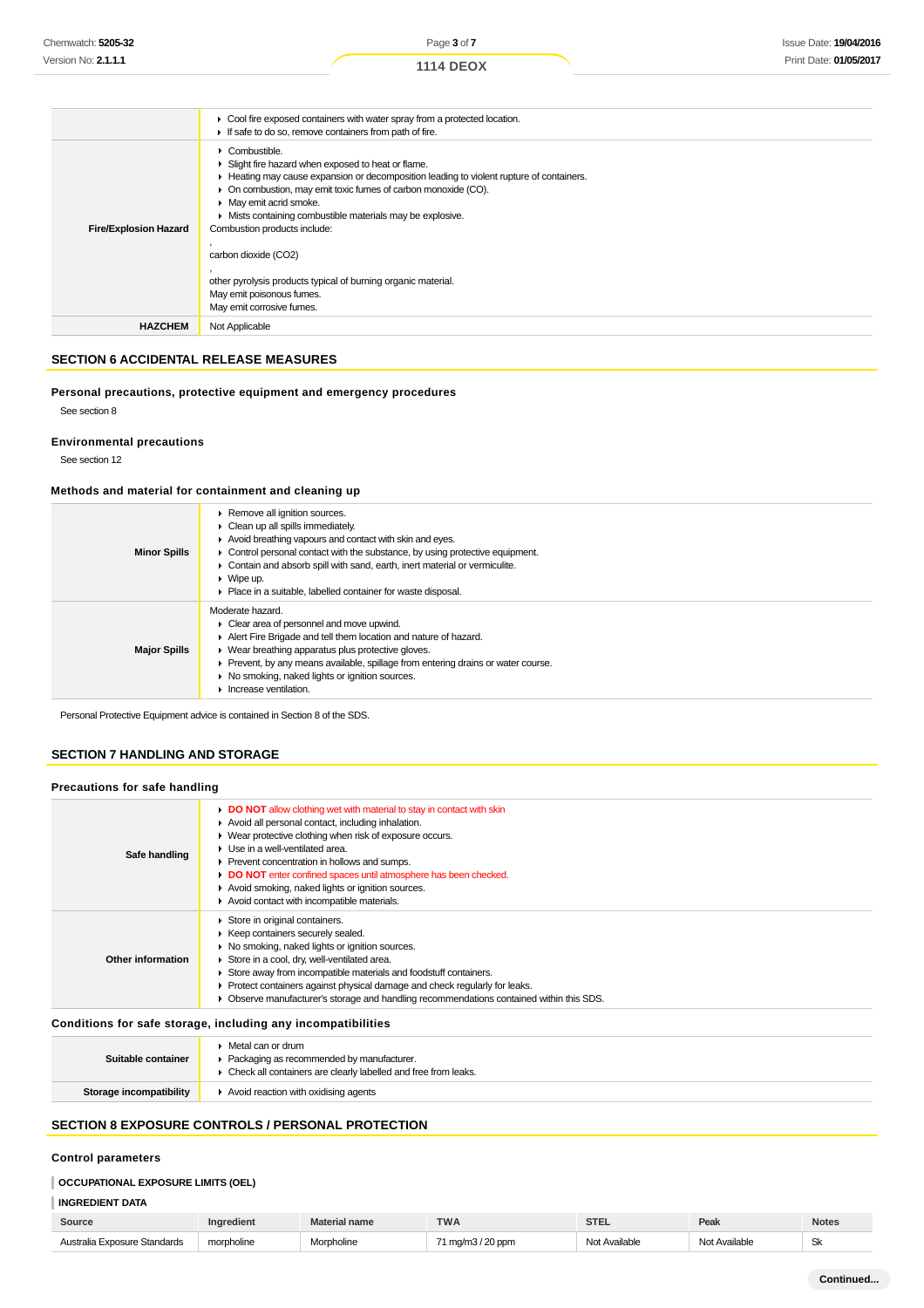| Chemwatch: 5205-32         | Page 4 of 7      | Issue Date: <b>19/04/2016</b> |
|----------------------------|------------------|-------------------------------|
| Version No: <b>2.1.1.1</b> | <b>1114 DEOX</b> | Print Date: 01/05/2017        |

#### **EMERGENCY LIMITS**

| Ingredient                               | <b>Material name</b> | TEEL-1 | TEEL-2              | TEEL-3   |  |
|------------------------------------------|----------------------|--------|---------------------|----------|--|
| morpholine                               | Morpholine           | 30 ppm | 1,300 ppm           | 8000 ppm |  |
|                                          |                      |        |                     |          |  |
| Ingredient                               | <b>Original IDLH</b> |        | <b>Revised IDLH</b> |          |  |
| <b>Light Petroleum Distillates</b>       | Not Available        |        | Not Available       |          |  |
| Proprietary Natural & Synthetic<br>Waxes | Not Available        |        | Not Available       |          |  |
| morpholine                               | 8,000 ppm            |        | 1,400 [LEL] ppm     |          |  |

#### **Exposure controls**

| Appropriate engineering<br>controls | Engineering controls are used to remove a hazard or place a barrier between the worker and the hazard. Well-designed engineering controls can be highly<br>effective in protecting workers and will typically be independent of worker interactions to provide this high level of protection.<br>The basic types of engineering controls are:<br>Process controls which involve changing the way a job activity or process is done to reduce the risk.<br>Enclosure and/or isolation of emission source which keeps a selected hazard "physically" away from the worker and ventilation that strategically "adds" and<br>"removes" air in the work environment. Ventilation can remove or dilute an air contaminant if designed properly. The design of a ventilation system must match<br>the particular process and chemical or contaminant in use.<br>Employers may need to use multiple types of controls to prevent employee overexposure. |
|-------------------------------------|-------------------------------------------------------------------------------------------------------------------------------------------------------------------------------------------------------------------------------------------------------------------------------------------------------------------------------------------------------------------------------------------------------------------------------------------------------------------------------------------------------------------------------------------------------------------------------------------------------------------------------------------------------------------------------------------------------------------------------------------------------------------------------------------------------------------------------------------------------------------------------------------------------------------------------------------------|
| <b>Personal protection</b>          |                                                                                                                                                                                                                                                                                                                                                                                                                                                                                                                                                                                                                                                                                                                                                                                                                                                                                                                                                 |
| Eye and face protection             | Safety glasses with side shields.<br>Chemical goggles.<br>• Contact lenses may pose a special hazard; soft contact lenses may absorb and concentrate irritants. A written policy document, describing the wearing of<br>lenses or restrictions on use, should be created for each workplace or task. This should include a review of lens absorption and adsorption for the class of<br>chemicals in use and an account of injury experience. Medical and first-aid personnel should be trained in their removal and suitable equipment should be<br>readily available. In the event of chemical exposure, begin eye irrigation immediately and remove contact lens as soon as practicable.                                                                                                                                                                                                                                                     |
| Skin protection                     | See Hand protection below                                                                                                                                                                                                                                                                                                                                                                                                                                                                                                                                                                                                                                                                                                                                                                                                                                                                                                                       |
| Hands/feet protection               | ▶ Wear chemical protective gloves, e.g. PVC.<br>▶ Wear safety footwear or safety gumboots, e.g. Rubber<br>The selection of suitable gloves does not only depend on the material, but also on further marks of quality which vary from manufacturer to manufacturer. Where<br>the chemical is a preparation of several substances, the resistance of the glove material can not be calculated in advance and has therefore to be checked prior<br>to the application.<br>The exact break through time for substances has to be obtained from the manufacturer of the protective gloves and has to be observed when making a final<br>choice.<br>Personal hygiene is a key element of effective hand care. Gloves must only be worn on clean hands. After using gloves, hands should be washed and dried<br>thoroughly. Application of a non-perfumed moisturizer is recommended.                                                                 |
| <b>Body protection</b>              | See Other protection below                                                                                                                                                                                                                                                                                                                                                                                                                                                                                                                                                                                                                                                                                                                                                                                                                                                                                                                      |
| Other protection                    | • Overalls.<br>P.V.C. apron.<br>Barrier cream.<br>Skin cleansing cream.<br>$\blacktriangleright$ Eye wash unit.                                                                                                                                                                                                                                                                                                                                                                                                                                                                                                                                                                                                                                                                                                                                                                                                                                 |
| <b>Thermal hazards</b>              | Not Available                                                                                                                                                                                                                                                                                                                                                                                                                                                                                                                                                                                                                                                                                                                                                                                                                                                                                                                                   |

#### **Recommended material(s)**

#### **GLOVE SELECTION INDEX**

Glove selection is based on a modified presentation of the:

 **"Forsberg Clothing Performance Index".**

 The effect(s) of the following substance(s) are taken into account in the **computergenerated** selection:

#### 1114 DEOX

| Material              | <b>CPI</b> |
|-----------------------|------------|
| <b>BUTYL</b>          | A          |
| <b>PVA</b>            | в          |
| <b>NATURAL RUBBER</b> | С          |

\* CPI - Chemwatch Performance Index

A: Best Selection

B: Satisfactory; may degrade after 4 hours continuous immersion

C: Poor to Dangerous Choice for other than short term immersion

**NOTE**: As a series of factors will influence the actual performance of the glove, a final selection must be based on detailed observation. -

\* Where the glove is to be used on a short term, casual or infrequent basis, factors such as "feel" or convenience (e.g. disposability), may dictate a choice of gloves which might otherwise be unsuitable following long-term or frequent use. A qualified practitioner should be consulted.

## **SECTION 9 PHYSICAL AND CHEMICAL PROPERTIES**

#### **Respiratory protection**

Type AK Filter of sufficient capacity. (AS/NZS 1716 & 1715, EN 143:2000 & 149:2001, ANSI Z88 or national equivalent)

Where the concentration of gas/particulates in the breathing zone, approaches or exceeds the "Exposure Standard" (or ES), respiratory protection is required.

Degree of protection varies with both face-piece and Class of filter; the nature of protection varies with Type of filter.

| <b>Required Minimum</b><br><b>Protection Factor</b> | <b>Half-Face</b><br>Respirator | <b>Full-Face</b><br>Respirator | <b>Powered Air</b><br>Respirator |
|-----------------------------------------------------|--------------------------------|--------------------------------|----------------------------------|
| up to $5 \times ES$                                 | AK-AUS / Class                 |                                | AK-PAPR-AUS /<br>Class 1         |
| up to $25 \times ES$                                | Air-line*                      | $AK-2$                         | AK-PAPR-2                        |
| up to $50 \times ES$                                | -                              | $AK-3$                         |                                  |
| $50+ x ES$                                          | -                              | Air-line**                     |                                  |

## ^ - Full-face

A(All classes) = Organic vapours, B AUS or B1 = Acid gasses, B2 = Acid gas or hydrogen cyanide(HCN), B3 = Acid gas or hydrogen cyanide(HCN), E = Sulfur dioxide(SO2), G = Agricultural chemicals,  $K =$  Ammonia(NH3), Hg = Mercury, NO = Oxides of nitrogen, MB = Methyl bromide,  $AX = Low$  boiling point organic compounds(below 65 degC)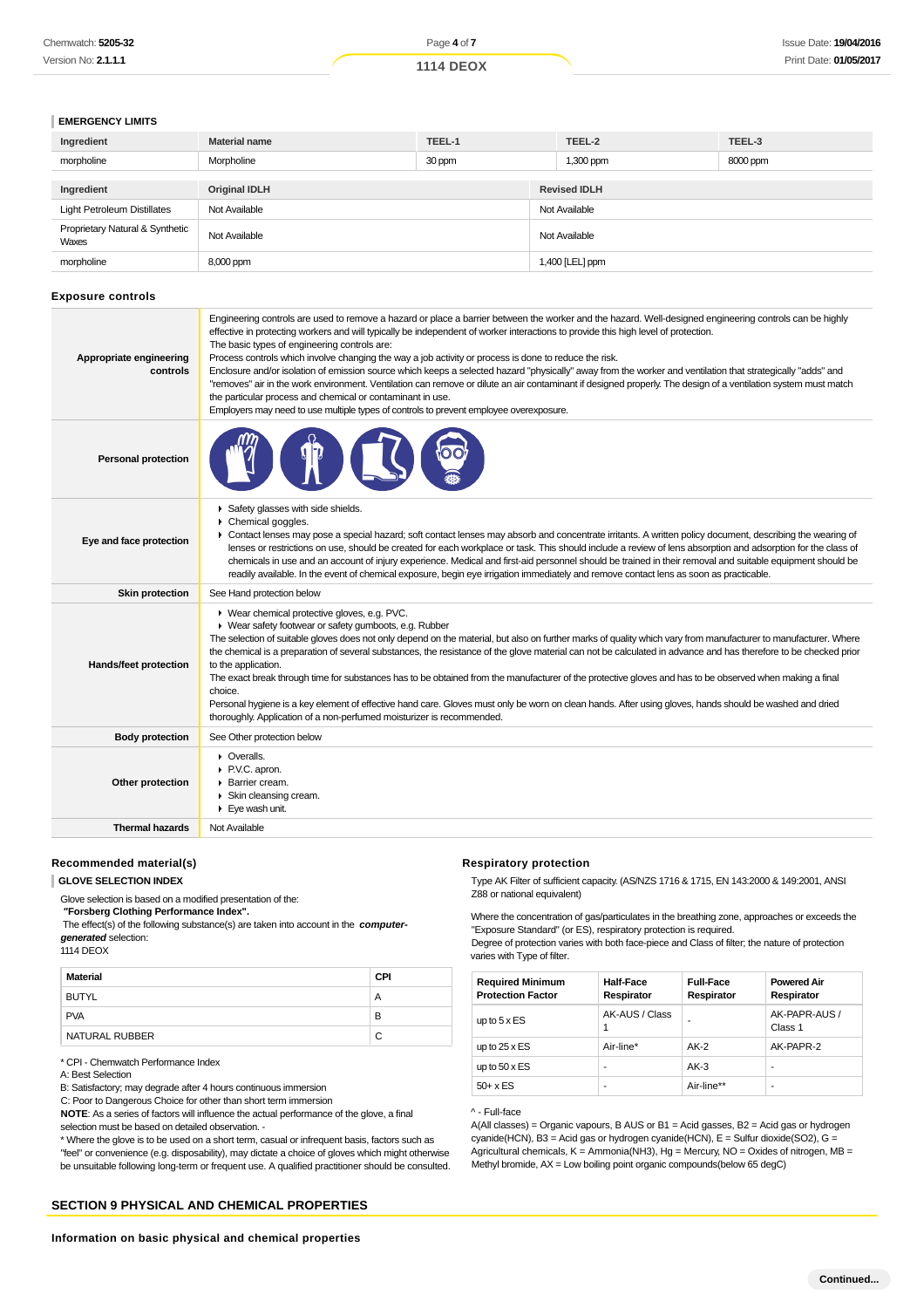| Appearance                                      | Blue pourable liquid with a mild solvent or grape odour. |                                                   |                |  |
|-------------------------------------------------|----------------------------------------------------------|---------------------------------------------------|----------------|--|
|                                                 |                                                          |                                                   |                |  |
| <b>Physical state</b>                           | liquid                                                   | Relative density (Water = $1$ )                   | 1              |  |
| Odour                                           | Not Available                                            | <b>Partition coefficient</b><br>n-octanol / water | Not Available  |  |
| <b>Odour threshold</b>                          | Not Available                                            | Auto-ignition temperature<br>$(^{\circ}C)$        | >90            |  |
| pH (as supplied)                                | $7.7 - 8.4$                                              | Decomposition<br>temperature                      | Not Available  |  |
| Melting point / freezing<br>point (°C)          | Not Available                                            | <b>Viscosity (cSt)</b>                            | Not Available  |  |
| Initial boiling point and<br>boiling range (°C) | Not Available                                            | Molecular weight (g/mol)                          | Not Applicable |  |
| Flash point (°C)                                | >80 PMCC                                                 | <b>Taste</b>                                      | Not Available  |  |
| <b>Evaporation rate</b>                         | Not Available                                            | <b>Explosive properties</b>                       | Not Available  |  |
| Flammability                                    | Combustible.                                             | <b>Oxidising properties</b>                       | Not Available  |  |
| Upper Explosive Limit (%)                       | Not Available                                            | Surface Tension (dyn/cm or<br>$mN/m$ )            | Not Available  |  |
| Lower Explosive Limit (%)                       | Not Available                                            | <b>Volatile Component (%vol)</b>                  | Not Available  |  |
| Vapour pressure (kPa)                           | Not Available                                            | Gas group                                         | Not Available  |  |
| Solubility in water (g/L)                       | Not Available                                            | pH as a solution (1%)                             | Not Available  |  |
| Vapour density (Air = 1)                        | Not Available                                            | VOC g/L                                           | 13.97          |  |

#### **SECTION 10 STABILITY AND REACTIVITY**

| Reactivity                                 | See section 7                                                                                                                        |
|--------------------------------------------|--------------------------------------------------------------------------------------------------------------------------------------|
| <b>Chemical stability</b>                  | • Unstable in the presence of incompatible materials.<br>▶ Product is considered stable.<br>Hazardous polymerisation will not occur. |
| Possibility of hazardous<br>reactions      | See section 7                                                                                                                        |
| <b>Conditions to avoid</b>                 | See section 7                                                                                                                        |
| Incompatible materials                     | See section 7                                                                                                                        |
| <b>Hazardous decomposition</b><br>products | See section 5                                                                                                                        |

## **SECTION 11 TOXICOLOGICAL INFORMATION**

## **Information on toxicological effects**

| Inhaled             | The material is not thought to produce adverse health effects or irritation of the respiratory tract (as classified by EC Directives using animal models).<br>Nevertheless, good hygiene practice requires that exposure be kept to a minimum and that suitable control measures be used in an occupational setting.                                                                                                                                                                                         |                                                                                                                                                       |  |
|---------------------|--------------------------------------------------------------------------------------------------------------------------------------------------------------------------------------------------------------------------------------------------------------------------------------------------------------------------------------------------------------------------------------------------------------------------------------------------------------------------------------------------------------|-------------------------------------------------------------------------------------------------------------------------------------------------------|--|
| Ingestion           | The material has NOT been classified by EC Directives or other classification systems as "harmful by ingestion". This is because of the lack of corroborating<br>animal or human evidence.                                                                                                                                                                                                                                                                                                                   |                                                                                                                                                       |  |
| <b>Skin Contact</b> | This material can cause inflammation of the skin on contact in some persons.<br>The material may accentuate any pre-existing dermatitis condition<br>Open cuts, abraded or irritated skin should not be exposed to this material<br>Entry into the blood-stream, through, for example, cuts, abrasions or lesions, may produce systemic injury with harmful effects. Examine the skin prior to the use<br>of the material and ensure that any external damage is suitably protected.                         |                                                                                                                                                       |  |
| Eye                 | This material can cause eye irritation and damage in some persons.                                                                                                                                                                                                                                                                                                                                                                                                                                           |                                                                                                                                                       |  |
| Chronic             | Principal routes of exposure are by accidental skin and eye contact and by inhalation of vapours especially at higher temperatures.<br>Substance accumulation, in the human body, may occur and may cause some concern following repeated or long-term occupational exposure.<br>As with any chemical product, contact with unprotected bare skin; inhalation of vapour, mist or dust in work place atmosphere; or ingestion in any form, should<br>be avoided by observing good occupational work practice. |                                                                                                                                                       |  |
|                     |                                                                                                                                                                                                                                                                                                                                                                                                                                                                                                              |                                                                                                                                                       |  |
| <b>1114 DEOX</b>    | <b>TOXICITY</b>                                                                                                                                                                                                                                                                                                                                                                                                                                                                                              | <b>IRRITATION</b>                                                                                                                                     |  |
|                     | Not Available                                                                                                                                                                                                                                                                                                                                                                                                                                                                                                | Not Available                                                                                                                                         |  |
|                     | <b>TOXICITY</b>                                                                                                                                                                                                                                                                                                                                                                                                                                                                                              | <b>IRRITATION</b>                                                                                                                                     |  |
|                     | Dermal (rabbit) LD50: 500 mg/kgE <sup>[2]</sup>                                                                                                                                                                                                                                                                                                                                                                                                                                                              | Eye (rabbit): 2 mg - SEVERE                                                                                                                           |  |
| morpholine          | Inhalation (rat) LC50: 16000 ppm/8hr <sup>[2]</sup>                                                                                                                                                                                                                                                                                                                                                                                                                                                          | Skin (rabbit): 995 mg/24hr-SEVERE                                                                                                                     |  |
|                     | Oral (rat) LD50: 1050 mg/kgE <sup>[2]</sup>                                                                                                                                                                                                                                                                                                                                                                                                                                                                  | Skin (rabbit):500mg open-moderate                                                                                                                     |  |
| Legend:             | extracted from RTECS - Register of Toxic Effect of chemical Substances                                                                                                                                                                                                                                                                                                                                                                                                                                       | 1. Value obtained from Europe ECHA Registered Substances - Acute toxicity 2.* Value obtained from manufacturer's SDS. Unless otherwise specified data |  |

**MORPHOLINE**

Asthma-like symptoms may continue for months or even years after exposure to the material ends. This may be due to a non-allergic condition known as reactive airways dysfunction syndrome (RADS) which can occur after exposure to high levels of highly irritating compound. Main criteria for diagnosing RADS include the absence of previous airways disease in a non-atopic individual, with sudden onset of persistent asthma-like symptoms within minutes to hours of a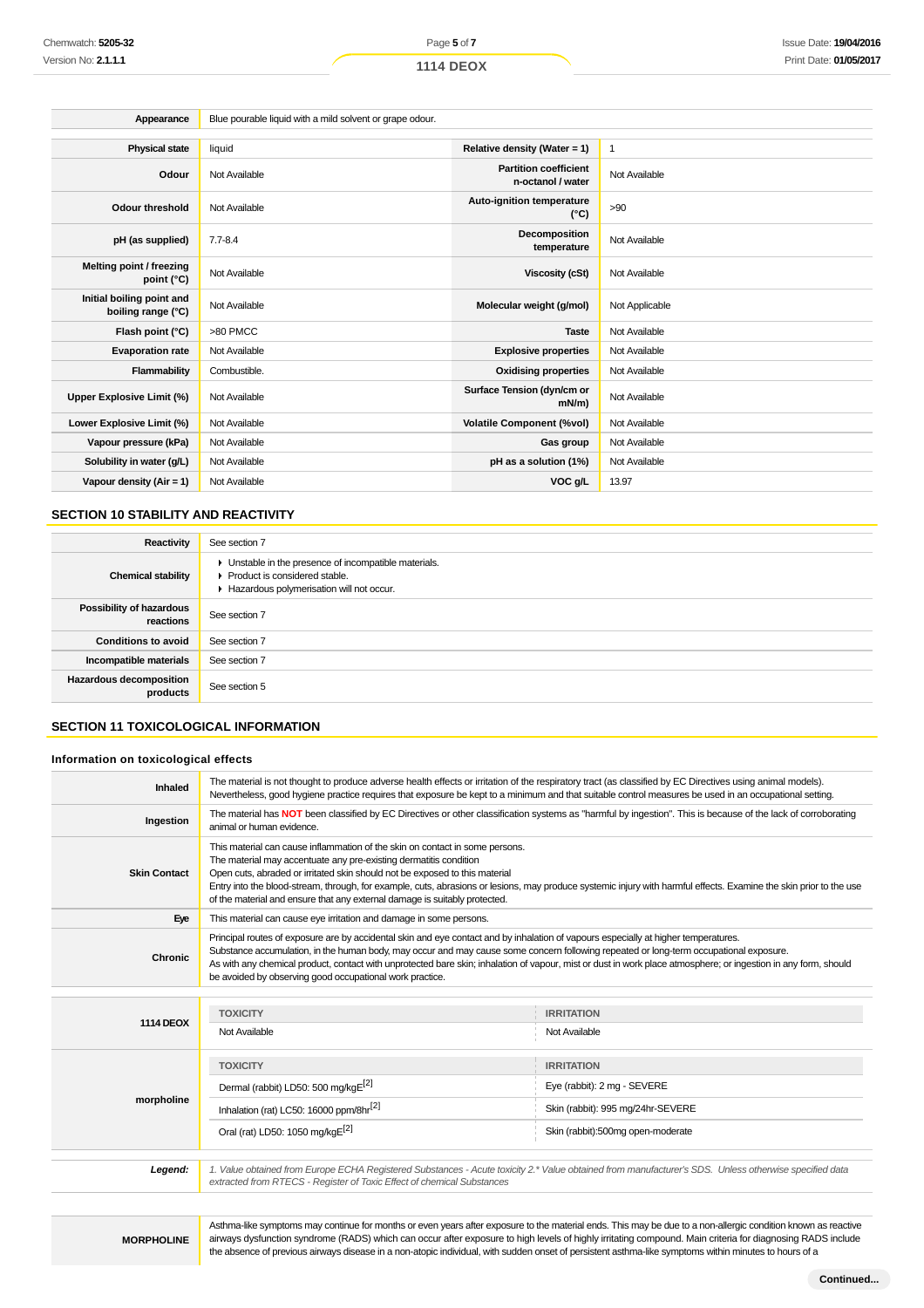| Chemwatch: 5205-32         | Page 6 of 7      | Issue Date: <b>19/04/2016</b> |
|----------------------------|------------------|-------------------------------|
| Version No: <b>2.1.1.1</b> | <b>1114 DEOX</b> | Print Date: 01/05/2017        |
|                            |                  |                               |

|                                  | documented exposure to the irritant. Other criteria for diagnosis of RADS include a reversible airflow pattern on lung function tests, moderate to severe<br>industrial bronchitis is a disorder that occurs as a result of exposure due to high concentrations of irritating substance (often particles) and is completely<br>reversible after exposure ceases. The disorder is characterized by difficulty breathing, cough and mucus production.<br>The material may cause severe skin irritation after prolonged or repeated exposure and may produce on contact skin redness, swelling, the production of<br>vesicles, scaling and thickening of the skin. Repeated exposures may produce severe ulceration.<br>for morpholine:<br>There have been no reports on incidents of acute poisoning or on the effects of short- or long-term exposure to morpholine by the general population. The<br>phenomenon known as blue vision or glaucopsia, as well as some instances of skin and respiratory tract irritation, have been described in reports of<br>occupational exposure to morpholine; however, no atmospheric concentrations of morpholine were given. It was reported that the number of chromosomal<br>aberrations in the lymphocytes of peripheral blood of workers exposed for 3-10 years to morpholine at concentrations of 0.54-0.93 mg/m3 did not differ<br>significantly from controls. Undiluted morpholine is strongly irritant to skin; a dilute solution (1 to 40) was mildly irritant. The potential carcinogenicity of<br>morpholine in exposed human populations has not been investigated.<br>highest concentrations being found in the intestine and muscle.<br>The substance is classified by IARC as Group 3:<br>NOT classifiable as to its carcinogenicity to humans.<br>Evidence of carcinogenicity may be inadequate or limited in animal testing. |                 | bronchial hyperreactivity on methacholine challenge testing, and the lack of minimal lymphocytic inflammation, without eosinophilia. RADS (or asthma) following<br>an irritating inhalation is an infrequent disorder with rates related to the concentration of and duration of exposure to the irritating substance. On the other hand,<br>The material may produce severe irritation to the eye causing pronounced inflammation. Repeated or prolonged exposure to irritants may produce conjunctivitis.<br>Morpholine is absorbed after oral, dermal and inhalation exposure. In the rat following oral and intravenous administration, morpholine is rapidly distributed, the |  |  |
|----------------------------------|--------------------------------------------------------------------------------------------------------------------------------------------------------------------------------------------------------------------------------------------------------------------------------------------------------------------------------------------------------------------------------------------------------------------------------------------------------------------------------------------------------------------------------------------------------------------------------------------------------------------------------------------------------------------------------------------------------------------------------------------------------------------------------------------------------------------------------------------------------------------------------------------------------------------------------------------------------------------------------------------------------------------------------------------------------------------------------------------------------------------------------------------------------------------------------------------------------------------------------------------------------------------------------------------------------------------------------------------------------------------------------------------------------------------------------------------------------------------------------------------------------------------------------------------------------------------------------------------------------------------------------------------------------------------------------------------------------------------------------------------------------------------------------------------------------------------------------------------------------------------------------------|-----------------|------------------------------------------------------------------------------------------------------------------------------------------------------------------------------------------------------------------------------------------------------------------------------------------------------------------------------------------------------------------------------------------------------------------------------------------------------------------------------------------------------------------------------------------------------------------------------------------------------------------------------------------------------------------------------------|--|--|
|                                  |                                                                                                                                                                                                                                                                                                                                                                                                                                                                                                                                                                                                                                                                                                                                                                                                                                                                                                                                                                                                                                                                                                                                                                                                                                                                                                                                                                                                                                                                                                                                                                                                                                                                                                                                                                                                                                                                                      |                 |                                                                                                                                                                                                                                                                                                                                                                                                                                                                                                                                                                                                                                                                                    |  |  |
| <b>Acute Toxicity</b>            | ⊚                                                                                                                                                                                                                                                                                                                                                                                                                                                                                                                                                                                                                                                                                                                                                                                                                                                                                                                                                                                                                                                                                                                                                                                                                                                                                                                                                                                                                                                                                                                                                                                                                                                                                                                                                                                                                                                                                    | Carcinogenicity | $\circ$                                                                                                                                                                                                                                                                                                                                                                                                                                                                                                                                                                                                                                                                            |  |  |
| <b>Skin Irritation/Corrosion</b> | $\checkmark$                                                                                                                                                                                                                                                                                                                                                                                                                                                                                                                                                                                                                                                                                                                                                                                                                                                                                                                                                                                                                                                                                                                                                                                                                                                                                                                                                                                                                                                                                                                                                                                                                                                                                                                                                                                                                                                                         | Reproductivity  | $\circ$                                                                                                                                                                                                                                                                                                                                                                                                                                                                                                                                                                                                                                                                            |  |  |
|                                  |                                                                                                                                                                                                                                                                                                                                                                                                                                                                                                                                                                                                                                                                                                                                                                                                                                                                                                                                                                                                                                                                                                                                                                                                                                                                                                                                                                                                                                                                                                                                                                                                                                                                                                                                                                                                                                                                                      |                 |                                                                                                                                                                                                                                                                                                                                                                                                                                                                                                                                                                                                                                                                                    |  |  |

| <b>Skin Irritation/Corrosion</b>            | $\checkmark$ | Reproductivity                  |                                                                                                                                                           |
|---------------------------------------------|--------------|---------------------------------|-----------------------------------------------------------------------------------------------------------------------------------------------------------|
| Serious Eye<br>Damage/Irritation            | $\checkmark$ | <b>STOT - Single Exposure</b>   | $\circ$                                                                                                                                                   |
| <b>Respiratory or Skin</b><br>sensitisation |              | <b>STOT - Repeated Exposure</b> | $\circ$                                                                                                                                                   |
| <b>Mutagenicity</b>                         |              | <b>Aspiration Hazard</b>        | $\circ$                                                                                                                                                   |
|                                             |              | Legend:                         | $\blacktriangleright$ - Data available but does not fill the criteria for classification<br>$\blacktriangleright$ - Data available to make classification |

 $\bigcirc$  – Data Not Available to make classification

## **SECTION 12 ECOLOGICAL INFORMATION**

| <b>Toxicity</b>  |                   |                                                                                                                                                                                                                                                                                                       |                               |                   |                   |
|------------------|-------------------|-------------------------------------------------------------------------------------------------------------------------------------------------------------------------------------------------------------------------------------------------------------------------------------------------------|-------------------------------|-------------------|-------------------|
|                  | <b>ENDPOINT</b>   | <b>TEST DURATION (HR)</b>                                                                                                                                                                                                                                                                             | <b>SPECIES</b>                | <b>VALUE</b>      | <b>SOURCE</b>     |
| <b>1114 DEOX</b> | Not<br>Applicable | Not Applicable                                                                                                                                                                                                                                                                                        | Not Applicable                | Not<br>Applicable | Not<br>Applicable |
|                  | <b>ENDPOINT</b>   | <b>TEST DURATION (HR)</b>                                                                                                                                                                                                                                                                             | <b>SPECIES</b>                | <b>VALUE</b>      | <b>SOURCE</b>     |
|                  | <b>LC50</b>       | 96                                                                                                                                                                                                                                                                                                    | Fish                          | $>1$ mg/L         | 4                 |
| morpholine       | <b>EC50</b>       | 96                                                                                                                                                                                                                                                                                                    | Algae or other aquatic plants | $=28$ mg/L        |                   |
|                  | EC <sub>0</sub>   | 96                                                                                                                                                                                                                                                                                                    | Algae or other aquatic plants | $=10$ mg/L        |                   |
|                  | <b>NOEC</b>       | 72                                                                                                                                                                                                                                                                                                    | Algae or other aquatic plants | $=80$ mg/L        |                   |
|                  |                   |                                                                                                                                                                                                                                                                                                       |                               |                   |                   |
| Legend:          |                   | Extracted from 1. IUCLID Toxicity Data 2. Europe ECHA Registered Substances - Ecotoxicological Information - Aquatic Toxicity 3. EPIWIN Suite V3.12<br>(OSAR) - Aquatic Toxicity Data (Estimated) 4, US EPA, Ecotox database - Aquatic Toxicity Data 5, ECETOC Aquatic Hazard Assessment Data 6, NITE |                               |                   |                   |

(QSAR) - Aquatic Toxicity Data (Estimated) 4. US EPA, Ecotox database - Aquatic Toxicity Data 5. ECETOC Aquatic Hazard Assessment Data 6. NITE (Japan) - Bioconcentration Data 7. METI (Japan) - Bioconcentration Data 8. Vendor Data

#### **DO NOT** discharge into sewer or waterways.

## **Persistence and degradability**

|     | Δır<br>--<br>the contract of the contract of |
|-----|----------------------------------------------|
| LOW | LOW                                          |

## **Bioaccumulative potential**

| Ingredient | <b>Bioaccumulation</b> |
|------------|------------------------|
| morpholine | $LOW (BCF = 2.8)$      |

## **Mobility in soil**

| Ingredient | <b>Mobility</b>           |
|------------|---------------------------|
| morpholine | 5.082<br>$\bigcap M$<br>. |

### **SECTION 13 DISPOSAL CONSIDERATIONS**

#### **Waste treatment methods**

**Product / Packaging disposal** Legislation addressing waste disposal requirements may differ by country, state and/ or territory. Each user must refer to laws operating in their area. In some areas, certain wastes must be tracked.

A Hierarchy of Controls seems to be common - the user should investigate: **Reduction**